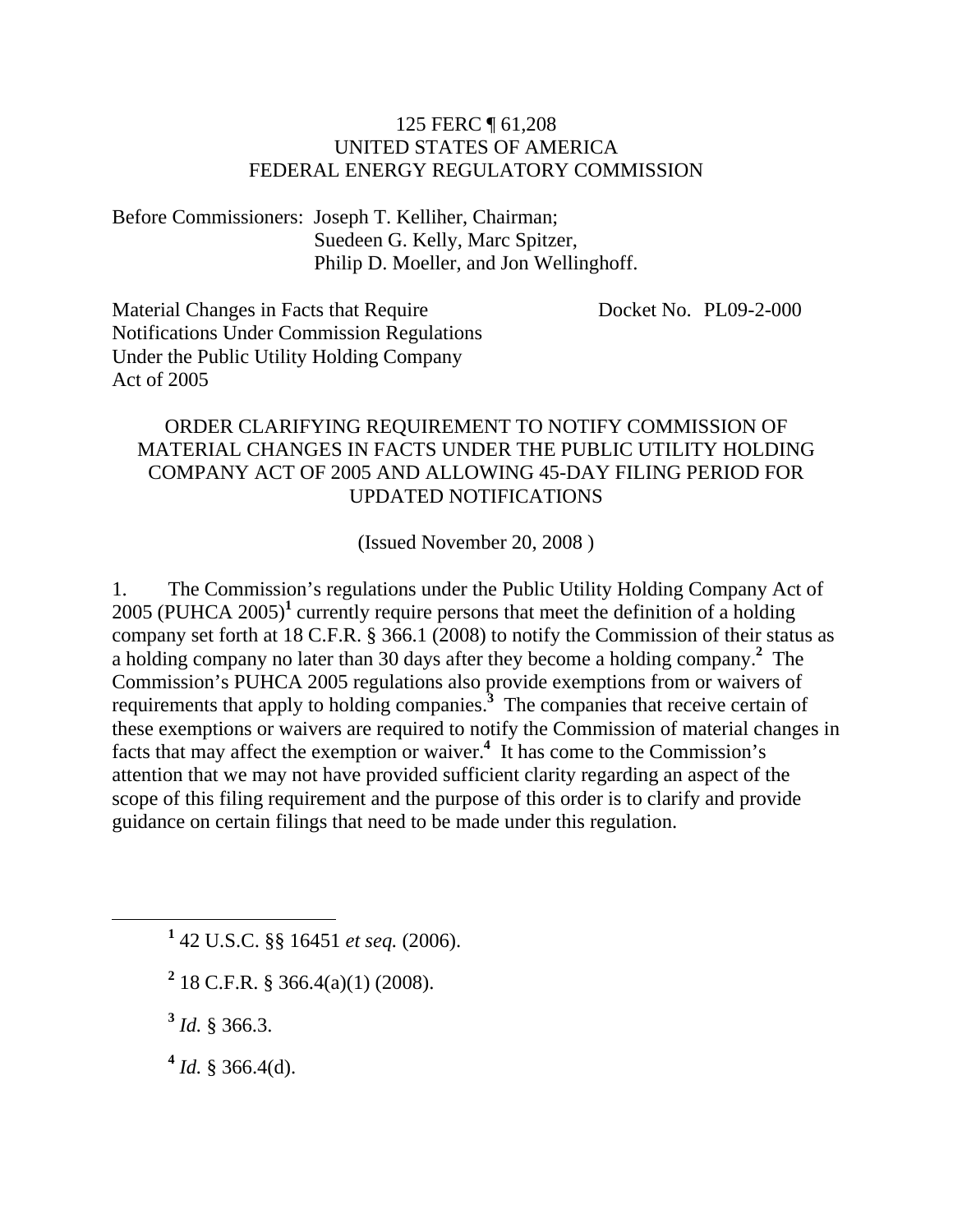2. The exemptions in question apply to a number of entities, including certain passive investors and certain utility operating companies, as well as to certain classes of transactions. Qualifying entities or classes of transactions are exempt from the requirements concerning access to books and records found at section 366.2, as well as the accounting, record-retention, and reporting requirements of sections 366.21, 366.22, and 366.23 of the Commission's regulations.**<sup>5</sup>** To receive one or more of these exemptions, a person must file an exemption notification with the Commission, i.e., FERC-65A. The exemption is deemed granted if the Commission does not take action on the notification within 60 days.**<sup>6</sup>** Persons that do not qualify for an exemption under the regulations may petition for a declaratory order granting one.**<sup>7</sup>**

3. The waivers in question apply to holding companies that have single-state holding company systems, as defined in section  $366.3(c)(1)$  of the Commission's regulations, as well as investors in independent transmission-only companies and holding companies with 100 MW of generation or less that is used for their own load or sales to affiliated end users.**<sup>8</sup>** Qualifying entities receive a waiver of the accounting, record-retention, and reporting requirements found in sections 366.21, 366.22 and 366.23 of the Commission's regulations.**<sup>9</sup>** To receive one or more of these waivers, a person must file a waiver notification with the Commission, i.e., FERC-65B. The waiver is deemed granted if the Commission does not take action on the notification within 60 days.**<sup>10</sup>** Persons that do not qualify for a waiver under the regulations may petition for a declaratory order granting one.**<sup>11</sup>**

4. The Commission's regulations specify that if there is any material change in facts that may affect an exemption or waiver of the type described above, the person that received the exemption or waiver must notify the Commission of the change within 30 days of the material change. At that time the person must (i) submit a new FERC-65A,

 $5$  *Id.* § 366.3(b).

 $^{6}$  *Id.* § 366.4(b)(1).

- **<sup>7</sup>** *Id.* § 366.4(b)(3); *accord id.* § 366.3(d).
- **<sup>8</sup>** *Id.* § 366.3(c).
- **<sup>9</sup>** *Id.* § 366.4(c).
- $10$  *Id.* § 366.4(c)(1).
- **<sup>11</sup>** *Id.* § 366.4(c)(2); *accord id.* § 366.3(d).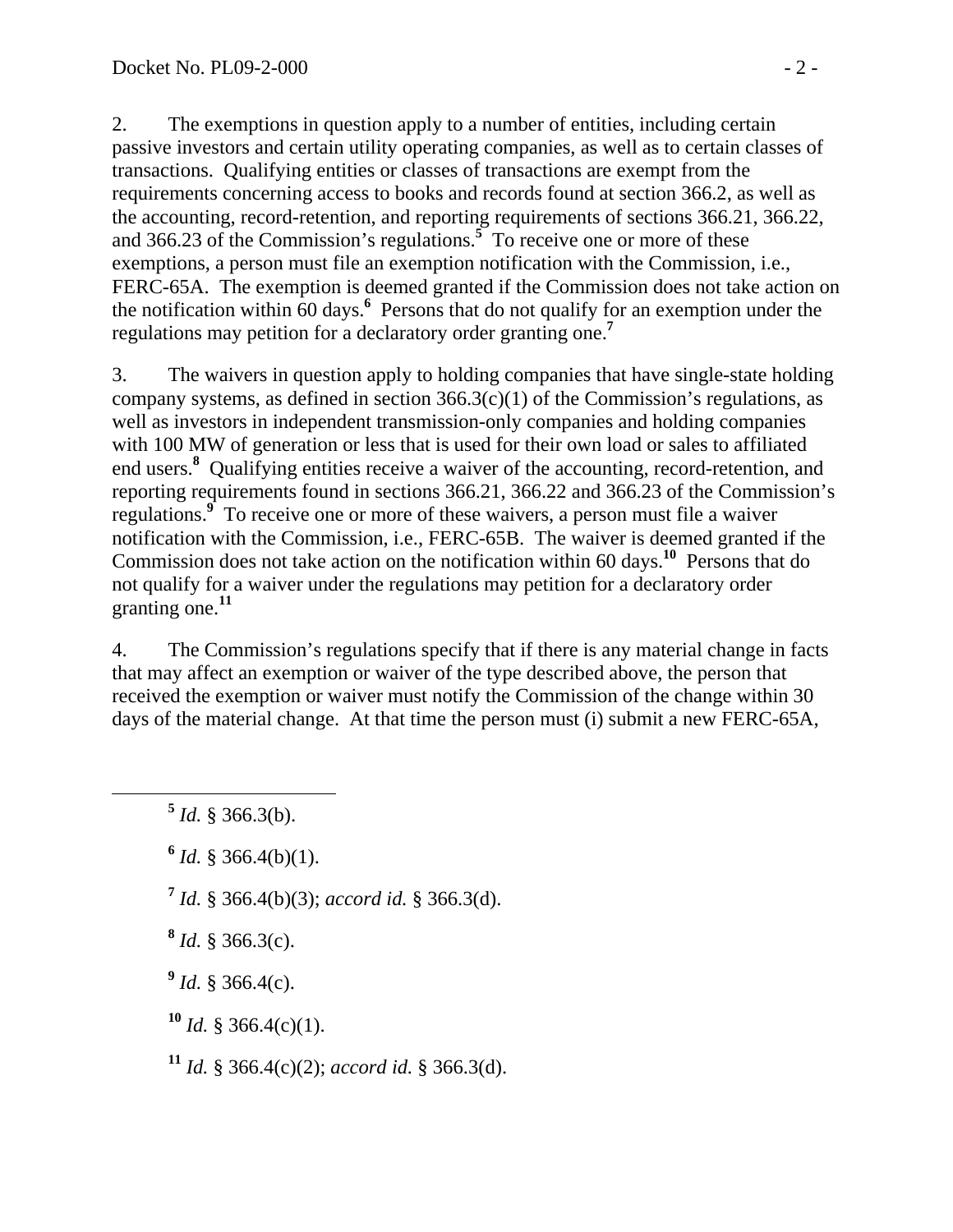FERC-65B, or petition for declaratory order; (ii) file a written explanation why the material change in facts does not affect the exemption or waiver; or (iii) notify the Commission that it no longer seeks to maintain its exemption or waiver.**<sup>12</sup>**

5. The Commission's regulations require only notification of those material changes in facts that may affect an exemption or waiver, but they do not otherwise state when a notification is required. The Commission wishes to clarify one type of change in facts that should in all cases be the subject of a notification. If a holding company that has previously filed an exemption or waiver notification, i.e., FERC 65A or FERC 65B, or that has received an exemption or waiver through a declaratory order, becomes a holding company with respect to an *additional* public-utility company or holding company of any public-utility company (i.e., obtains the power to vote 10 percent or greater of the voting securities of an *additional* company), that holding company should file with the Commission a notification of material change in facts that describes the additional publicutility company or holding company of any public-utility company and otherwise complies with the requirements of section  $366.4(d)(1)$  of the Commission's regulations by selecting one of the three possible courses of action set forth in that section. This filing should be made *whether or not* a change has occurred with respect to the basis on which the exemption or waiver was granted.<sup>13</sup> We note that the FERC-65 filing requirements are intended, in part, to serve an informational purpose,**<sup>14</sup>** and the addition of a new subsidiary company that is a public-utility company or holding company of a public-utility company represents a material fact that should be reported to the Commission.

6. Because not all holding companies may have been interpreting the Commission's regulations to require such filings where the basis on which their exemption or waiver was granted has not changed, and because the Commission has not previously clarified this requirement for notifications of material changes in fact, we will allow all such companies to file within 45 days of the date of publication of this order in the *Federal Register* a notification of change in material facts which updates the Commission on any

**<sup>12</sup>** *Id.* § 366.4(d).

<sup>13</sup> For example, if a holding company received an exemption from the PUHCA 2005 regulations on the basis of its status as a passive investor of the type identified in 18 C.F.R. § 366.3(b)(2)(i), it should notify the Commission whenever it acquires as a passive investor interests in an additional public-utility company or holding company that, upon acquisition, becomes a "subsidiary company," as defined in 18 C.F.R. § 366.1, of the passive investor. This filing should be made even if the holding company continues to qualify for an exemption as a passive investor.

 $14$  *Id.* § 366.4(a)(2).